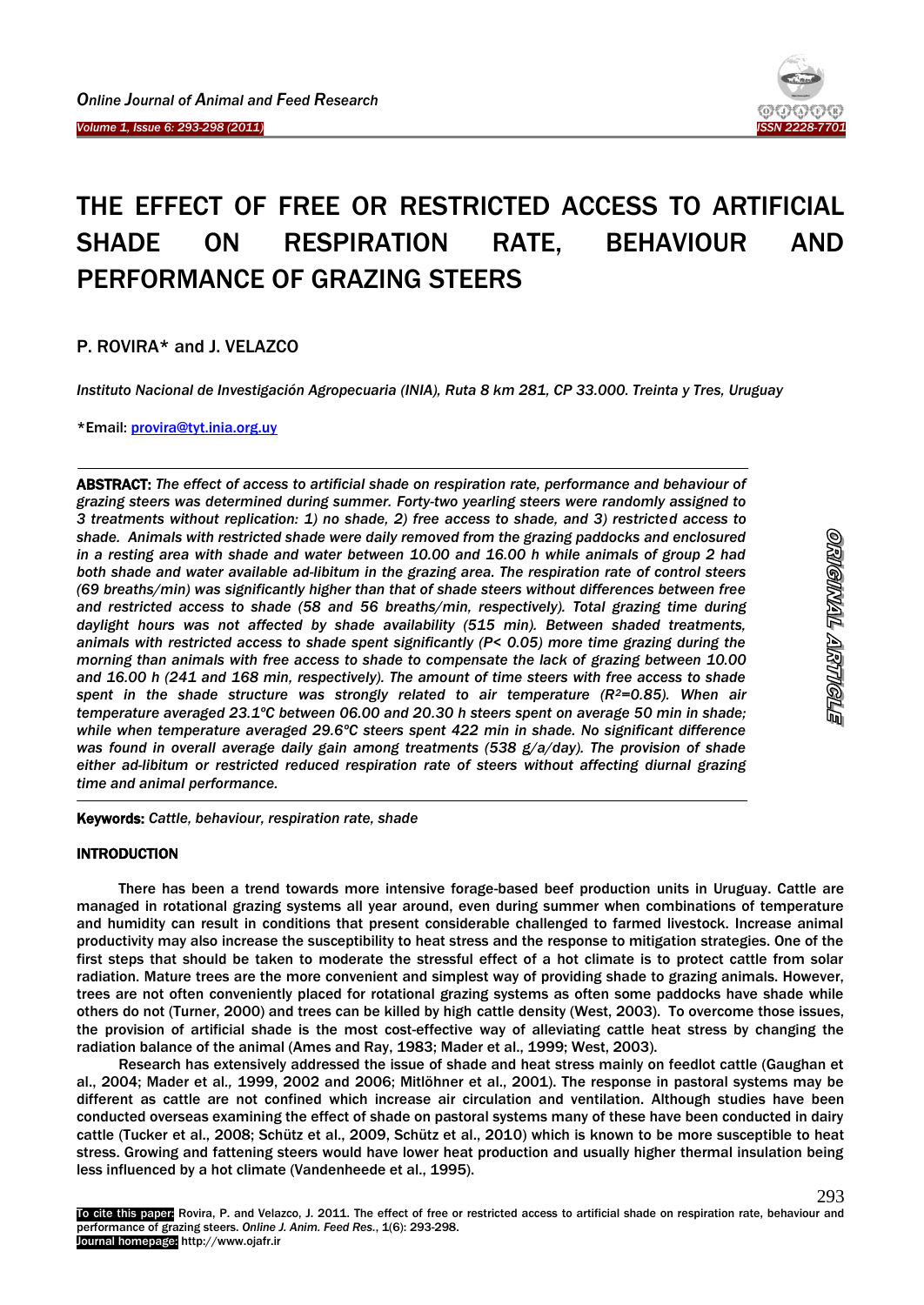Ideally, the shade structure should be moveable in grazing systems but in practice is difficult to provide portable shades to meet the desired amount of shade for adult cattle in large herds on pastures (Turner, 2000). A practical approach is to build a permanent shade structure in a resting area and to move cattle from the grazing paddock to the shaded area during the warmest hours. However, as animals are kept under zero-grazing conditions in the resting area the benefits of providing shade could be offset by a decrease in animal performance. On the other hand, there is the perception among producers that providing shade *ad-libitum* in the grazing area may reduce the time that cattle spend grazing affecting pasture intake and animal performance. The objective of this experiment were to evaluate the effect of restricted or un-restricted access to artificial shade on respiration rate, behaviour and performance of grazing steers during summer and to discuss the overall cost-benefit of implementing a shade structure.

#### MATERIALS AND METHODS

This study was carried out from January  $4<sup>th</sup>$  to March  $12<sup>th</sup>$  2007 at the INIA-Treinta y Tres Research Station (latitude: 33° 14' S, longitude: 54° 15' W) in Uruguay. Forty two growing 15-month-old Angus x Hereford steers (average initial weight  $\pm$  standard deviation (SD): 278 $\pm$ 26 kg) were randomly assigned to 3 treatments of 14 animals each without replication: 1) no shade, 2) free access to shade, and 3) restricted access shade. Each treatment group was kept separately in 2 hectares of Sudangrass (*Sorghum sudanense*) sub-divided into 3 paddocks of 0.67 ha which were rotationally grazed changing the grazing area based on forage allowance. The artificial shade structure consisted of a black woven polypropylene cloth occluding 80% of the incoming radiation mounted on 3.0-m-high eucalyptus posts with the long axis north/south. The length and width of the cloth were 12.0 and 4.0 m (48 m<sup>2</sup>) corresponding an average space of 3.4 m<sup>2</sup> of shade per animal. Shade in the free access treatment was available 24-h per day in the grazing area. Animals with restricted access to shade were daily removed from the un-shaded paddocks at 10.00 h and taken to a zero-grazing resting area with a shade structure until 16.00 h when they returned to the grazing paddock.

Dry bulb temperature (ºC) and relative humidity (%) were recorded each day hourly during 24 hours placing automatic weather stations (HOBO Pro Series Model) exposed to sun and under the shade structure at a height of 2.0 m above ground level. A Temperature-Humidity Index (THI) was calculated hourly to characterize the climatic heat load experienced by the animals based on the equation developed by Thorn (1959): [(0.8 x temperature) + (relative humidity/100) x (temperature-14.4) + 46.4]. Pasture allowance was estimated before and after grazing each paddock by cutting ten  $0.125$  m<sup>2</sup> quadrants. Respiration rate (breath/min) was measured weekly by counting the flank movements in 60 seconds in four steers randomly selected per treatment in 9 different days 5 times per day (10.00, 12.00, 14.00, 16.00, and 18.00 h) as practical indicator of heat stress risk (Silanikove, 200). Steers were weighed on days 1, 20, 35, 55 and 67. Animal behaviours (grazing, standing, lying, walking and head in the water trough) were measured in five days by live observations of all animals per treatment every 15 minutes from 06.30 to 20.30 h.

Statistical analyses were performed using the SAS System v. 6.12 (SAS Inst. Inc., Cary, NC). The main effect of shade on climatic, pasture and animal-related variables was analysed using the PROC GLM procedure. In all the variables, where the *F*-test was significant (P<0.05) the differences between treatments were determined using Tukey's test.

#### RESULTS AND DISCUSSION

#### Climatic variables

The provision of shade did not affect climatic variables registered by automatic sensors (Table 1). Mean THI was in the category of "no stress" according to the five comfort zones for milking cows reported by Wiersama (2005) to assign the risk of environmental heat stress (no stress THI<72; mild stress 72≤THI≤78; severe stress 79≤THI≤89; very severe stress 90≤THI≤98; risk of death THI>98). According to the THI value recorded hourly during the experimental period cattle were exposed to no stress, mild and severe risk of heat stress during 51, 36, and 13% of the time, respectively.

| <b>Table 1 - Climatic conditions during the study (mean±SD)</b>         |              |                |  |  |  |
|-------------------------------------------------------------------------|--------------|----------------|--|--|--|
|                                                                         | <b>Sun</b>   | <b>Shade</b>   |  |  |  |
| Average air temperature, °C                                             | $23.0 + 5.8$ | $23.1 \pm 6.0$ |  |  |  |
| Minimum air temperature, °C                                             | $16.2 + 3.8$ | $16.4 + 3.7$   |  |  |  |
| Maximum air temperature, °C                                             | $31.5 + 3.5$ | $30.7{\pm}3.7$ |  |  |  |
| <b>Relative humidity, %</b>                                             | $77+27.0$    | 76±25.0        |  |  |  |
| Temperature-Humidity Index                                              | $70 + 8.0$   | 70±7.0         |  |  |  |
| Row means with different superscripts differ significantly at P < 0.05. |              |                |  |  |  |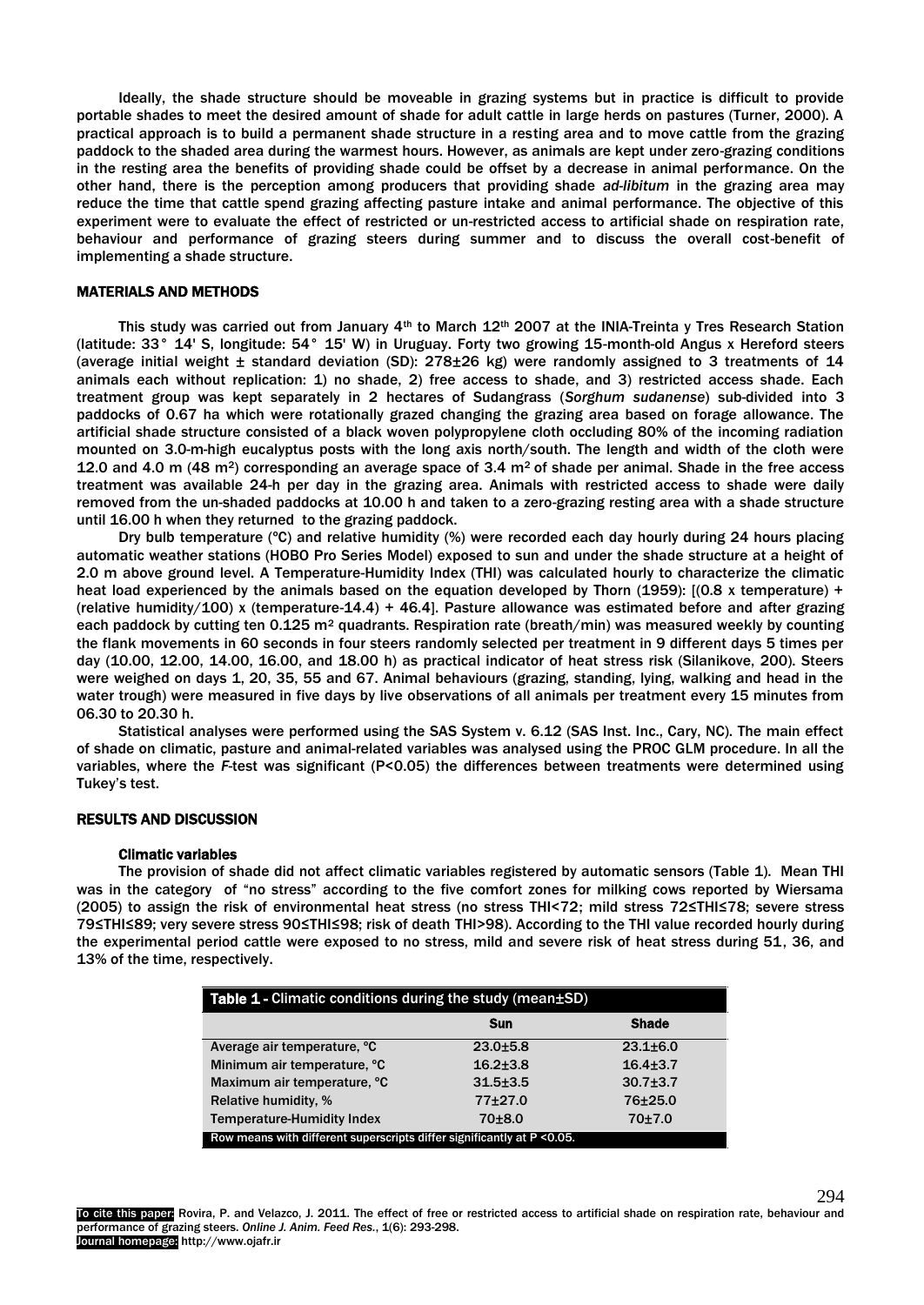## Pasture characteristics

Shade had no effect either on herbage mass or plant height (P>0.05) (Table 2). Numerically, herbage utilization was greater in shaded treatment than in the control group (55% and 40%, respectively). Averaging over treatments, values of organic matter digestibility (59.3%), crude protein (7.65%), acid detergent fibre (44.3%), neutral detergent fibre (68.5%), and ashes (7.95%) of Sudangrass reflected the excessive accumulation of herbage mass which affected its nutritional value.

| Table $2$ - Mean ( $\pm$ SD) herbage mass and plant height for each treatment before and after grazing |                  |                         |                   |  |  |
|--------------------------------------------------------------------------------------------------------|------------------|-------------------------|-------------------|--|--|
|                                                                                                        | <b>Treatment</b> |                         |                   |  |  |
|                                                                                                        | No shade         | <b>Restricted shade</b> | <b>Free shade</b> |  |  |
| <b>Before grazing</b>                                                                                  |                  |                         |                   |  |  |
| Herbage mass (DM kg/ha)                                                                                | 5199±418         | 5478±1629               | 5473±1696         |  |  |
| Plant height (cm)                                                                                      | $137+29$         | $134+29$                | $134 + 32$        |  |  |
| After grazing                                                                                          |                  |                         |                   |  |  |
| Herbage mass (DM kg/ha)                                                                                | 3116+1146        | 2424±1315               | 2539±1159         |  |  |
| Plant height (cm)                                                                                      | $84 + 16$        | 77±19                   | $80 + 14$         |  |  |
| Herbage utilization, %                                                                                 | 40               | 56                      | 54                |  |  |
| Row means with different superscripts differ significantly at P<0.05.                                  |                  |                         |                   |  |  |

## Respiration rate

Shaded animals had lower (P<0.05) overall mean respiration rate (RR) than un-shaded animals averaged over day of evaluation (57 and 69 breaths/min, respectively) (Figure 1). This is consistent with several studies that have also found that average RR was lower in shaded animals than in animals with no shade availability (Mitlöhner et al., 2002; Gaughan et al., 2004; Eigenberg et al., 2005).The differences in RR were significant throughout the day except in the first measure at 10.00 h which averaged 54 breaths/min over treatments (P>0.05) indicating that climatic conditions registered during the night were cool enough to allow animal recovery from the heat load encountered during the day (Igono et al., 1992; Muller et al., 1994a; Silanikove, 2000). Between shaded treatments, shade-restricted animals had a significant higher RR than animals with free access to shade only at 14.00 h (P<0.05). Maximum RR rate was registered at 14.00 h (61 breaths/min) and 16.00 h (77 breaths/min) for shaded and un-shaded treatments, respectively.

Only in 2 out of the 9 days in which RR was evaluated there was no significant difference (P >0.05) in RR among treatments. In those days, the average air temperature was 26.5ºC between 10.00 and 18.00 h compared with an average of 29.7°C registered in the days with significant differences in RR. This is consistent with results reported by Muller et al. (1994b) and Eigenberg et al. (2005) who found that the provision of shade had no effect on RR on days when the ambient temperature was less or around 25ºC.



Figure 1 - Mean (± SEM) respiration rate (breaths/min) of steers per treatment and period of day.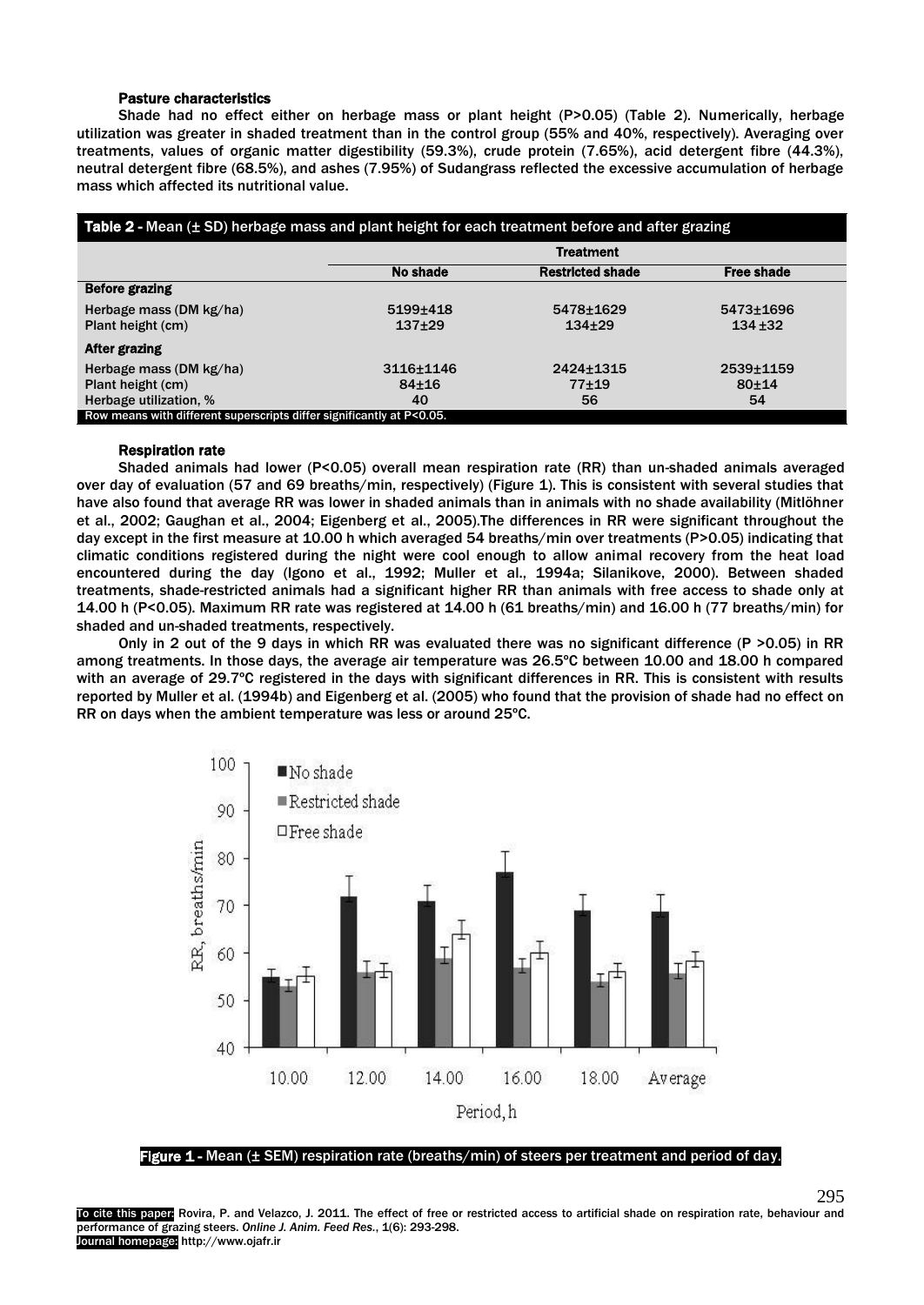## Animal behaviour

The provision of shade did not affect diurnal grazing time (P>0.05) (Table 3). Between shaded treatments, grazing activity of restricted steers was increased during the morning (+43%) and evening (+20%) hours compare with those with free access to shade. This was a mechanism to compensate the lack of grazing between 11.00 and 16.00 h when animals were taken to the resting area. In recent studies, it has been reported that cattle can react to a time constraint at grazing through an increase in the proportion of time spent grazing and in pasture intake rate (Perez-Ramirez et al., 2008; Kennedy et al., 2009). In addition, the grazing behaviour of steers was not registered during the night (20.30–06.00 h) being recognized that a decrease in dry matter intake during the hottest hours of the day can be compensated for longer grazing periods at night when climatic conditions are cooler (Igono et al., 1992).

| Table $3$ - Mean $(\pm 5D)$ behaviour of steers (min) between 0600 and 2000 h |                      |                         |                          |  |  |
|-------------------------------------------------------------------------------|----------------------|-------------------------|--------------------------|--|--|
|                                                                               | Treatment            |                         |                          |  |  |
|                                                                               | No shade             | <b>Restricted shade</b> | <b>Free shade</b>        |  |  |
| <b>Total grazing time</b>                                                     | $524 \pm 60^{\circ}$ | $528 + 39a$             | $478 + 109a$             |  |  |
| 06.00-11.00 h                                                                 | $225 + 28a$          | $241 + 39$              | $168 + 31a$              |  |  |
| 11.00-16.00 h                                                                 | $117 + 17a$          | $43 + 21b$              | $106 + 22a$              |  |  |
| 16.00-20.00 h                                                                 | $182 + 53a$          | 245±44b                 | $204 + 40a$              |  |  |
| <b>Standing</b>                                                               | $120 + 75a$          | $90 + 16a$              | 99±56a                   |  |  |
| Lying                                                                         | $138 + 45a$          | $198 + 26a$             | $230 + 85a$              |  |  |
| <b>Walking</b>                                                                | $17 + 07a$           | $15 + 21a$              | $21+17b$                 |  |  |
| Head in the water trough                                                      | $25 + 21a$           | $9\pm05^{\circ}$        | $13 + 10a$               |  |  |
| <b>Total use of shade</b>                                                     |                      | $130 + 111^a$           | $199 + 206a$             |  |  |
| <b>Standing</b>                                                               |                      | $43\pm25a$              | $72 \pm 62$ <sup>a</sup> |  |  |
| Lying                                                                         |                      | $87 + 88$ <sup>a</sup>  | 126±148 <sup>a</sup>     |  |  |
| ab Row means with different superscripts differ significantly at P < 0.05.    |                      |                         |                          |  |  |

Free-shaded animals decreased their grazing time and spent more time in the shade during the morning and afternoon hours compared with un-shaded steers. The preference for steers to lie as opposed to stand in shaded areas in the present experiment is consistent with results reported by Muller et al. (1994c) and Rovira and Velazco (2010) but contrary with other observations (Mitlöhner et al., 2001; Kendall et al., 2006). When increased standing behaviour is observed during summer it is likely an effort to maximise the animal surface area exposed to the environment to regulate body temperature in extreme environments (Kendall et al., 2006). Drinking, walking, lying and standing behaviours did not differ among treatments (P>0.05).

## Animal performance

I

Average daily gain (0.538±0.138 kg/a/day) and final body weight (314±28 kg) were not affected by treatment (P>0.05) even though restricted and free shaded animals showed an average daily gain 8% and 14% greater than un-shaded steers, respectively. The moderate rate of growth of animals could decrease the sensitivity to heat stress as the comfort line depends on the level of production being more sensitive animals presenting higher level of production as dairy cows and feedlot cattle (Berman, 2005). The difference in body weight between shaded and un-shaded animals was maximum between d 34 and d 51 (9 kg) (Figure 2). In the last period (51 day to finish) compensation through increased daily gain by cattle provided no shade tended to be evident and is generally expected to occur after periods of heat stress in cattle (Mader et al., 1999; Mitlöhner et al., 2001).



Figure 2 - Means of body weight (kg) of steers during the 68-day grazing period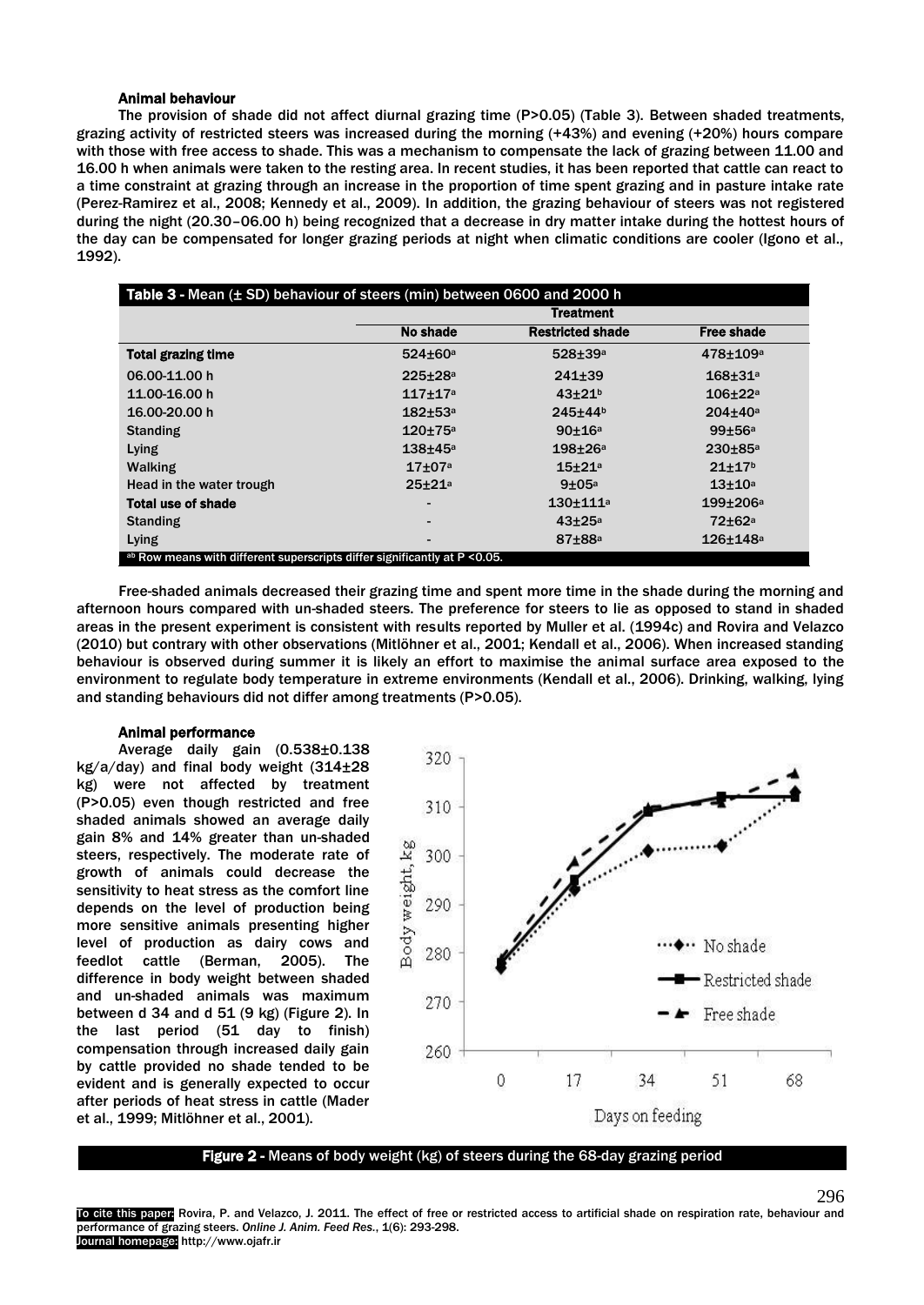## **CONCLUSION**

The results of the present study support the use of shade either *ad-libitum* or restricted during summer to decrease animal respiration rate reducing the risk of heat stress in grazing cattle without compromising productivity.

### ACKNOWLEDGMENT

The authors thank Bachelor Jose Enrique Esquivel for his help with the practical execution of the experiment and data processing.

#### REFERENCES

- Ames DR and Ray DE (1983). Environmental manipulation to improve animal production. Journal of Animal Science, 57: 209.
- Berman A (2005). Estimates of heat stress relief needs for Holstein dairy cows. Journal of Animal Science, 83: 1377-1384.
- Eigenberg RA, Brown-Brandl TM, Nienaber JA and Hahn GL (2005) Dynamic response indicators of heat stress in shaded and non-shaded feedlot cattle, Part 2: predictive relationships. Biosystems Engineering, 9: 111–118.
- Gaughan JB, Tait LA, Eigenberg R and Bryden WL (2004). Effect of shade on respiration rate and rectal temperature of Angus heifers. In Animal Production in Australia. Proceedings of the 25th Biennial Conference of the Australian Society of Animal Production, Victoria, Australia, 25: 69-72.
- Igono MO, Bjotvedt G and Sanford-Crane HT (1992). Environmental profile and critical temperature effects on milk production of Holstein cows in dessert climate. International Journal of Biometeorology, 36: 77- 87.
- Kendall PE, Nielsen PP, Webster JR, Verkerk GA, Littlejohn RP and Matthews LR (2006). The effects of providing shade to lactating dairy cows in a temperate climate. Livestock Science, 103: 148-157.
- Kennedy E, McEvoy M, Murphy JP and O'Donovan M (2009). Effect of restricted access time to pasture on dairy cow milk production, grazing behaviour and dry matter intake. Journal of Dairy Science, 92: 168- 176.
- Mader TL, Dahlquist JM, Hahn GL and Gaughan JB (1999). Shade and wind barrier effects on summertime feedlot cattle performance. Journal of Animal Science, 77: 2065-2072.
- Mader TL, Holt SM, Hahn GL, Davis MS and Spiers DE (2002). Feeding strategies for managing heat load in feedlot cattle. Journal of Animal Science, 80: 2373-2382.
- Mader TL, Davis MS and Brown-Brandl T (2006). Environmental factors influencing heat stress in feedlot cattle. Journal of Animal Science, 84: 712-719.
- Mitlöhner FM, Morrow JL, Dailey JW, Wilson SC, Galyean ML, Miller MF and McGlone JJ (2001). Shade and water misting effects on behavior, physiology, performance, and carcass traits of heat-stressed feedlot cattle. Journal of Animal Science, 79: 2327-2335.
- Mitlöhner FM, Galyean ML and McGlone JJ (2002). Shade effects on performance, carcass traits, physiology, and behaviour of heat-stressed feedlot heifers. Journal of Animal Science, 80: 2043-2050.
- Muller CJC, Botha JA and Smith WW (1994a). Effect of shade on various parameters of Friesian cows in a
- Mediterranean climate in South Africa. 1. Feed and water intake, milk production and milk composition. South African Journal of Animal Science, 24: 49-55.
- Muller CJC, Botha JA and Smith WW (1994b). Effect of shade on various parameters of Friesian cows in a Mediterranean climate in South Africa. 2. Physiological responses. South African Journal of Animal Science, 24: 56-60.
- Muller CJC, Botha JA, Coetzer WA and Smith WW (1994c). Effect of shade on various parameters of Friesian cows in a Mediterranean climate in South Africa. 3.Behaviour. South African Journal of Animal Science, 24: 61-66.
- Perez-Ramirez E, Delagarde R and Delaby L (2008). Herbage intake and behavioural adaptation of grazing dairy cows by restricting time at pasture under two feeding regimes. Animal, 2: 1384-1392.
- Rovira P and Velazco J (2010). The effect of artificial or natural shade on respiration rate, behavior and performance of grazing steers. New Zealand Journal of Agricultural Research, 53: 347-353.
- Schütz KE, Rogers AR, Cox NR and Tucker CB (2009). Dairy cows prefer shade that offers greater protection against solar radiation in summer: shade use, behaviour, and body temperature. Applied Animal Behaviour Science, 116: 28-24.
- Schütz KE, Rogers AR, Poulouin YA, Cox NR and Tucker CB (2010). The amount of shade influences the behaviour and physiology of dairy cattle. Journal of Dairy Science, 93: 125-133.
- Silanikove N (2000). Effects of heat stress on the welfare of extensively managed domestic ruminants. Livestock Production Science, 67: 1-18.

297